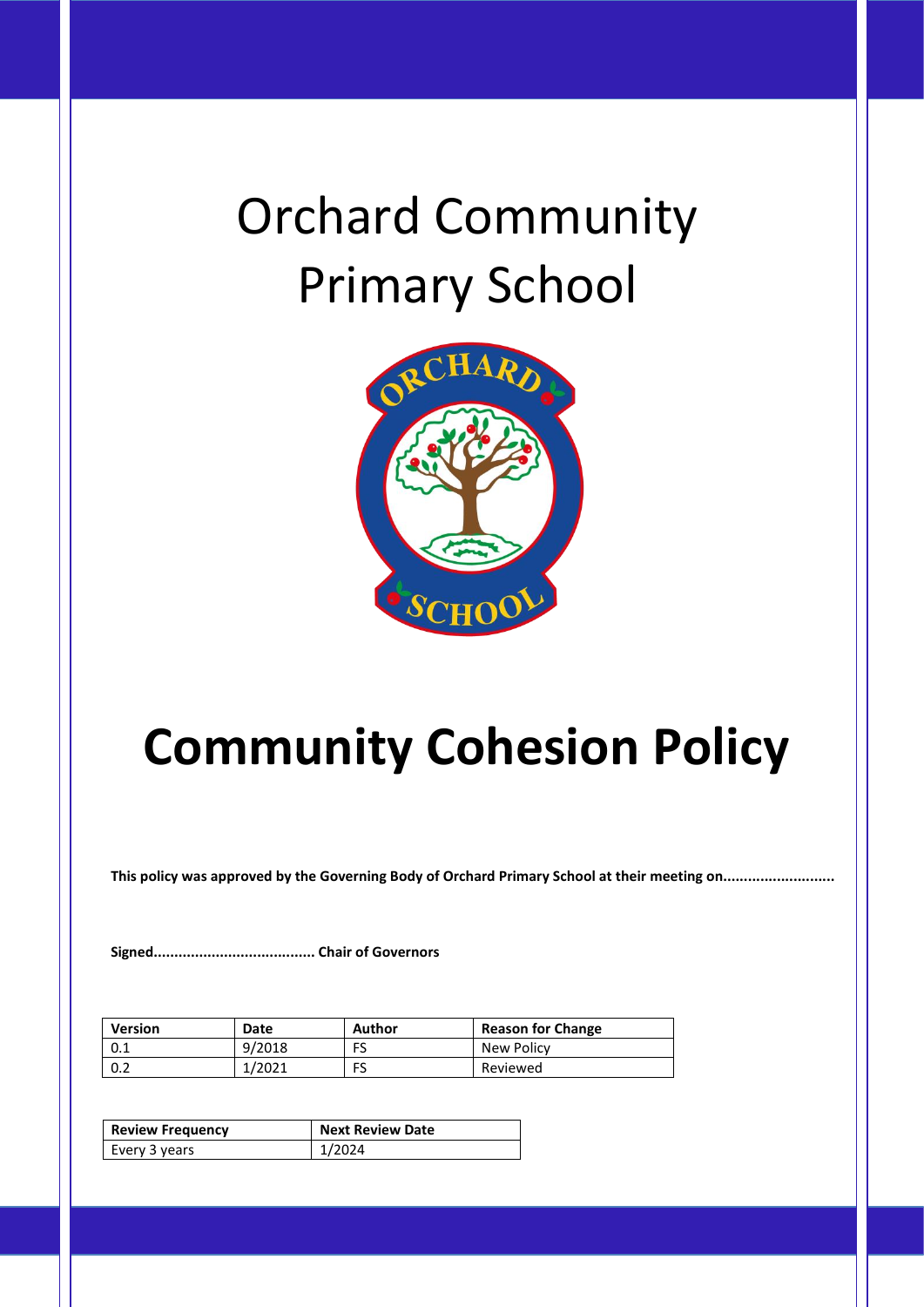#### **Rationale**

We recognise that there is a duty for our school to promote community cohesion as defined in the Education and Inspections Act 2006.

Community cohesion lies at the heart of what makes a strong and safe community. It must be delivered locally through creating strong networks, based on principles of trust, and respect for local diversity, and nurturing a sense of belonging and confidence in our local community.

Effectively delivering community cohesion also tackles the fractures in society which can lead to conflict, and ensures that the gains that cohesive communities bring are a source of strength to local areas.

### **What is Community Cohesion?**

By Community Cohesion, we mean working towards a society in which there is a common vision and sense of belonging by all communities; a society in which the diversity of people's backgrounds and circumstances is appreciated and valued; a society in which similar life opportunities are available to all; and a society in which strong and positive relationships exist and continue to be developed in the workplace, in schools and the wider community.

Our school promotes community cohesion at several different levels:

- Within our school
- Within the local community
- Across the U.K.
- Globally

Our school ethos recognises the diversity within our catchment area, and welcomes the contributions which different groups and individuals make to the community. Differences between groups of people can cause misunderstanding and friction. A key commitment of Orchard Primary School is to build and promote community cohesion both within the school, and the wider community.

Community cohesion incorporates, and goes beyond, the concept of race equality and social inclusion. A cohesive community is one where:

- there is a common vision and a sense of belonging for all communities
- the diversity of people's different backgrounds and circumstances are appreciated and positively valued
- those from different backgrounds have similar life opportunities
- strong and positive relationships are being developed between people from different backgrounds in the workplace, in schools, and within neighbourhoods

Orchard Primary School provides education for all, acknowledging that the society within which we live is enriched by diversity. We strive to ensure that the culture and ethos of the school reflects the diversity of all members of the school community, where everyone is equally valued and treats one another with respect and fairness. Pupils are provided with the opportunity to experience, understand, and celebrate diversity.

We work towards eliminating all discrimination, on the grounds of race, gender, gender reassignment, disability, sexuality (including sexual orientation), age, religion and belief. We believe that all pupils, employees, stakeholders and members of our local and global community should be treated with dignity and respect at all times.

#### **Our Community Cohesion Values**

• Diversity is a strength and having many different groups, cultures, and faiths in our society makes us stronger.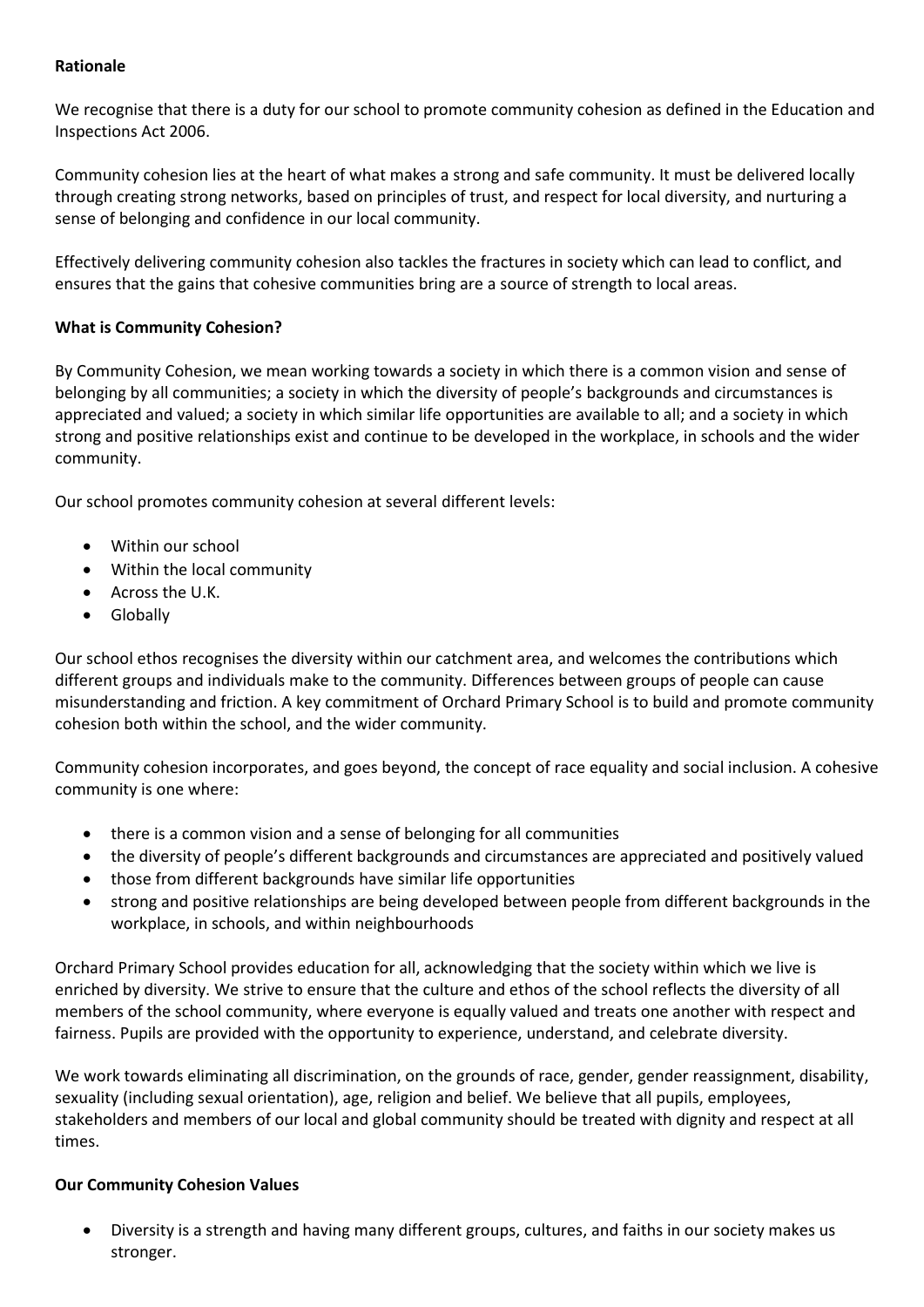- We should all work for greater respect and equality of opportunity between different groups, cultures, faiths and ages in our society.
- The different groups, cultures, faiths and ages in our society will benefit from meeting each other, listening to one another, and getting to understand each other more.
- Racism and prejudice undermine community cohesion and must be confronted.
- Partnerships with parents, Governors, and the wider community are essential to promote equality, diversity and community cohesion.

The health, well-being, and cohesion of our local community are very important to us. By valuing diversity, we lead the way in good practice, and set an example for others to join us.

#### **Strategic aims and objectives**

- Our Community Cohesion Policy will be reviewed every year.
- Our School Improvement Plan and Race Equality Policy/Scheme will include actions linked to promoting community cohesion.
- We will involve stakeholders in action planning for effective community cohesion.
- The Governing Body will take positive steps to promote good community relations.
- We will work towards challenging any forms of prejudice towards groups and individuals.
- All teachers will be trained in promoting community cohesion through a diverse curriculum.
- We will assess the impact of our community cohesion programme to determine adverse or differential impact on groups or individuals.

#### **Our practice**

There are three areas where our practice can contribute most to Community Cohesion.

#### **1. Teaching, Learning and the Curriculum**

Promoting community cohesion through teaching, learning and the curriculum is clearly at the heart of community cohesion. The Guidance describes this as "helping children and young people to learn to understand others, to value diversity whilst also promoting shared values, to promote awareness of human rights and to apply and defend them, and to develop the skills of participation and responsible action".

Many subjects, including PSHE, RE, History and Geography have direct relevance to promoting community cohesion and the following areas will be useful when considering the role of the curriculum in meeting community cohesion

Curriculum areas:

- Religious Education
- PSHE

Ethos of the School:

- Race Equality Policy
- Anti-bullying Policy
- Gender Equality Policy
- Inclusion Policy
- Behaviour Policy
- Pupil Voice
- Community Projects
- Volunteering and mentoring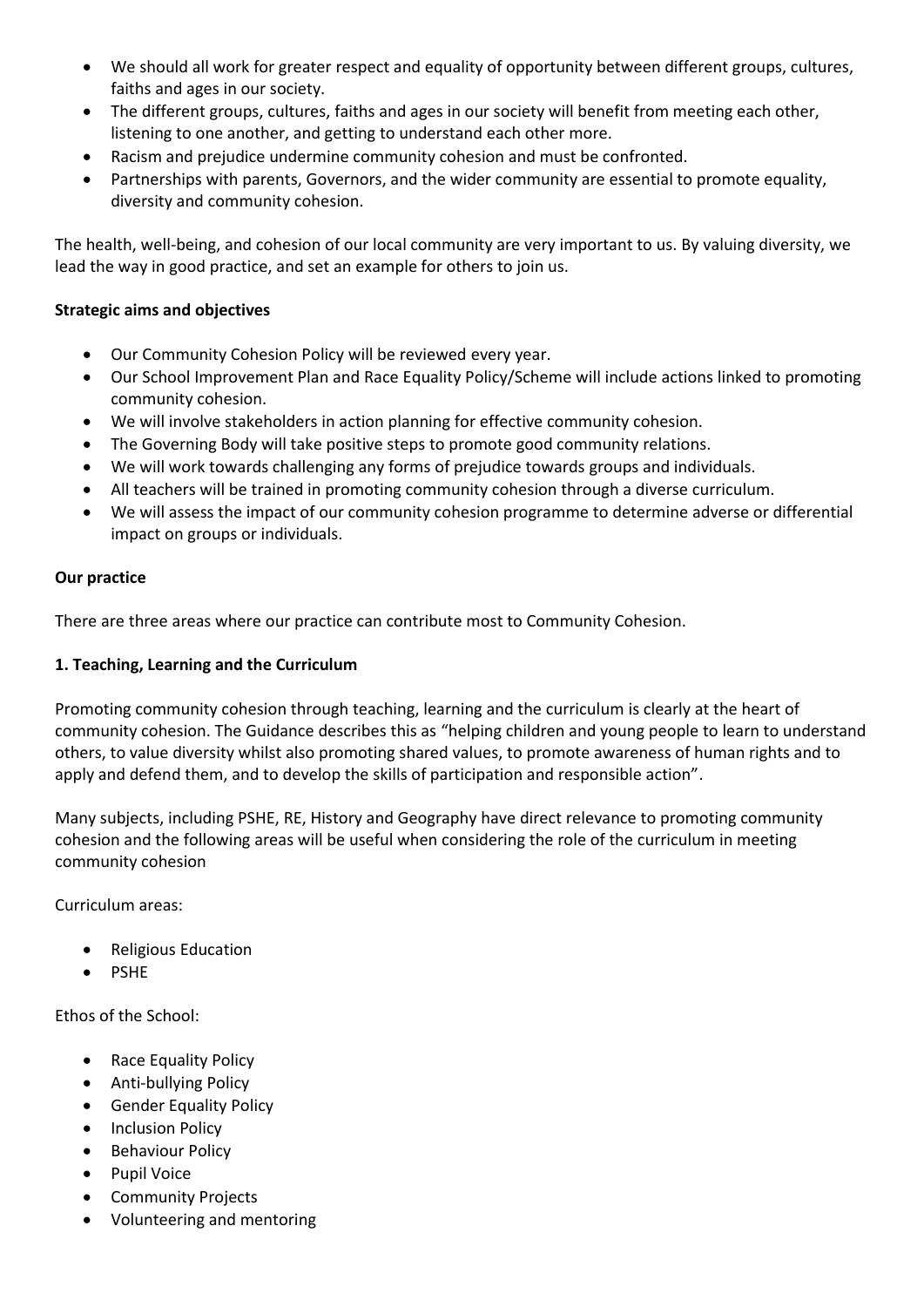Access & Inclusion:

- Admissions arrangements
- Evaluating progress/attainment of different groups
- Learning Behaviours
- Bullying, discrimination, racial incidents & behaviour monitoring

Pupil Voice:

- School Council
- Pupil surveys and interviews
- Pupils becoming active citizens in the local community
- Leadership Council E.g. Anti-bullying Ambassadors; the SPACE Team

#### Teacher Frameworks

- Home/school agreement
- Extended schools and services
- Healthy schools
- Anti-Bullying and Behaviour Charters

#### Special Events

- Whole school thematic curriculum weeks
- Visits to places of worship
- Anti-Bullying Week
- Fundraising days/events (e.g. Comic Relief)
- Black History month
- RE Discovery Days

#### **2. Equity and Excellence**

We strive to ensure that all pupils achieve their potential, irrespective of ethnic, socioeconomic or other differences. We are committed to narrowing, and ultimately closing, the gap between the progress and attainment of children from different backgrounds and their peers.

#### **3. Engagement and Extended Services**

The Guidance states that schools can promote community cohesion through their work to "provide reasonable means for children, young people, and their friends and families to interact with people from different backgrounds and build positive relations, including: links with different schools and communities; the provision of extended services; and opportunities for pupils, families and the wider community to take part in activities and receive services which build positive interaction and achievement for all groups".

School to school - We benefit from a range of partnerships developed through our membership of Loughborough Learning Alliance. Participation in a range of events relating to sport and music also offer pupils the opportunity to meet and learn from and with other young people from different backgrounds.

School to parents and the community: Current good partnership activities with parents and the local and wider community include:

- Regular parents' evenings and curriculum workshops
- Community and school events e.g. Summer Fair
- PA events